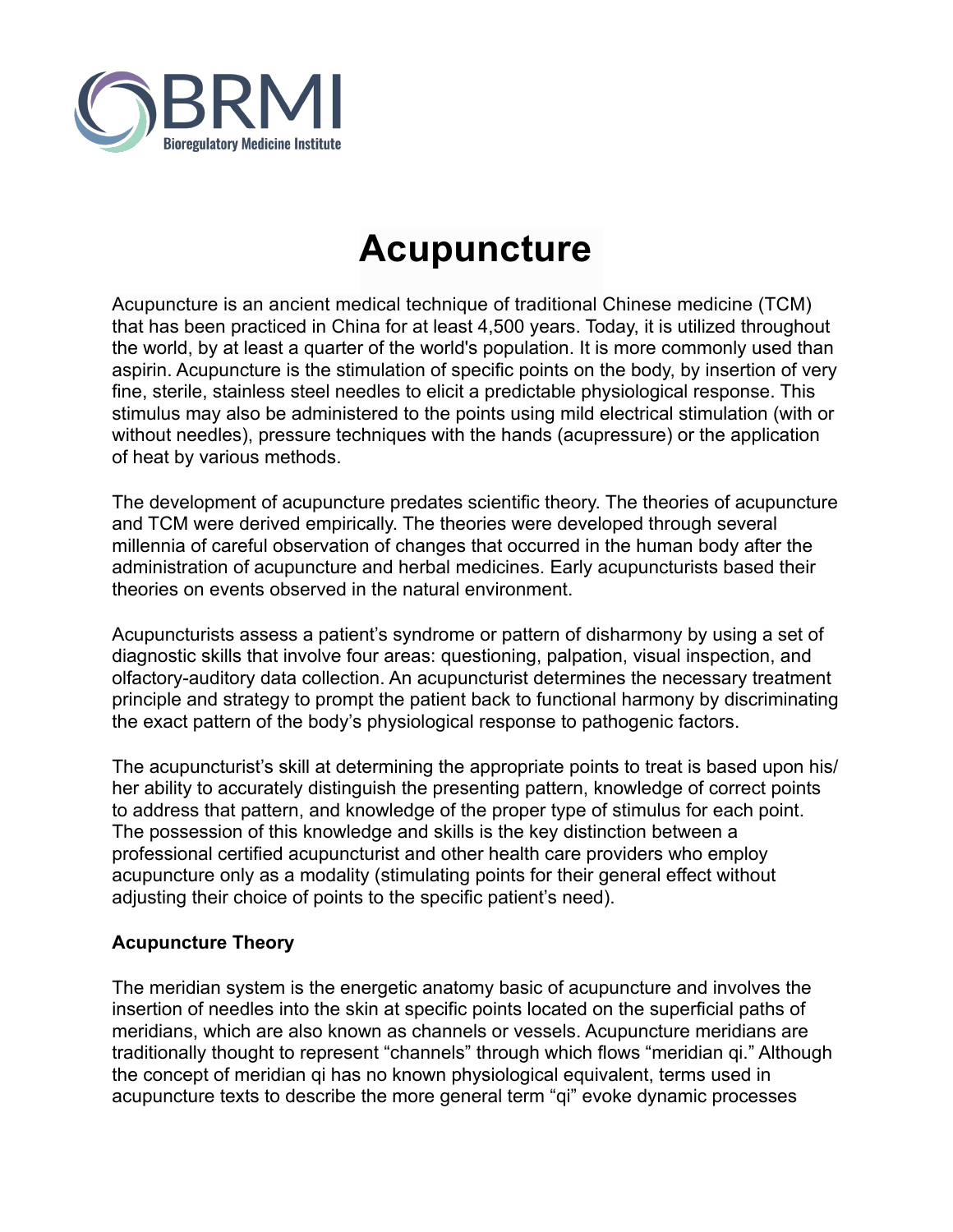such as communication, movement, or energy exchange. Disruption of the meridian channel network is believed to be associated with disease, and needling of acupuncture points is thought to be a way to access and influence this system. Charts representing acupuncture points and meridians date as far back as 300 B.C. Modern acupuncture charts indicate 12 principal meridians "connecting" the limbs to the trunk and head. In addition, many other "accessory" meridians are also described, as well as deep "internal branches" starting at specific points on the principal meridians and reaching internal organs. The names of the principal meridians (e.g., lung, heart) represent physiological functions thought to be specifically related to each meridian, rather than the actual lung or heart organ itself.

The theory of acupuncture is also based on the development of the idea of qi (chi), lifeforce, or vital energy. Not only does this energy continuously flow through organ glands, tissues and meridians, it also has two polarities: yin and yang. When these forces are balanced, and the energy flows harmoniously in the meridians, then the body is in a state of health or homeostasis. When these energies are unbalanced by pathogenic factors, the flow of these energies becomes disturbed; the body then is diseased. In TCM, pain is interpreted as a symptom whenever the corresponding meridians are blocked. Accordingly, when the flow of qi is blocked, pain and illness occur. By acupuncture treatment, one can unblock the meridian, thereby reestablishing the flow of qi and relieving the pain. Hence, acupuncture is the effort to reverse these pathologic changes by improving or changing the flow of energy in the meridians by insertion and manipulation of needles on points along the meridians. These acupuncture points are internationally numbered and standardized, and can be stimulated by many methods including massage, heat, and, more recently, electricity and laser.

#### **Conditions Treated**

In the West, most patients of acupuncture practitioners present with pain resulting from numerous conditions, including musculoskeletal disorders, headaches or migraines, and neuralgia or neuropathy. Cardiovascular, gastrointestinal, urological, and gynecological diseases are also commonly treated by acupuncture in the West. In China and throughout Asia, countless other conditions are treated with acupuncture.

While some have questioned the validity of their research methods, the World Health Organization produced the following list of conditions as, "Diseases, symptoms or conditions for which acupuncture has been proved—through controlled trials—to be an effective treatment."

- Adverse reactions to radiotherapy and/or chemotherapy
- Allergic rhinitis (including hay fever)
- Biliary colic
- Depression (including depressive neurosis and depression following stroke)
- Dysentery, acute bacillary
- Dysmenorrhoea, primary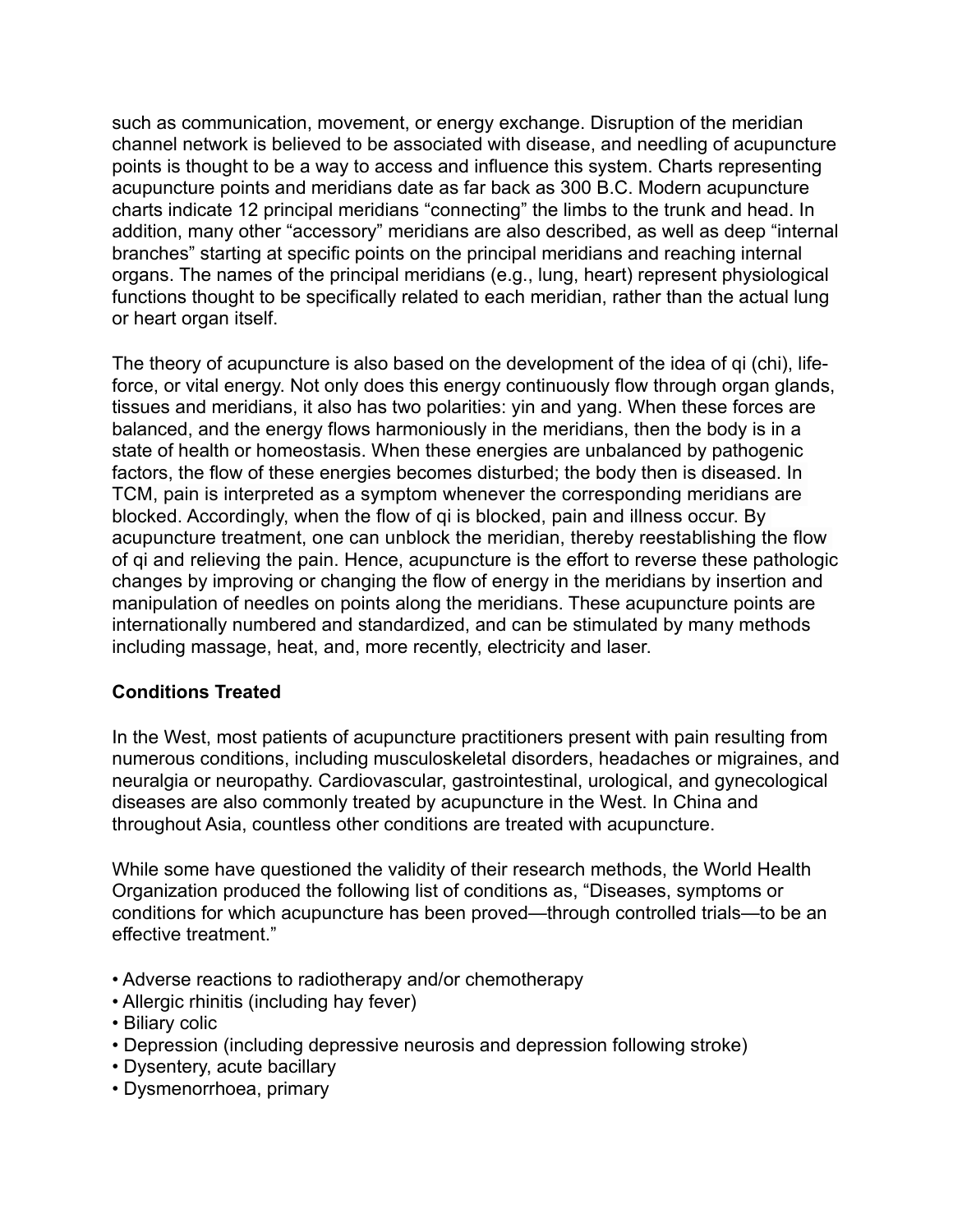- Epigastralgia, acute (in peptic ulcer, acute and chronic gastritis, and gastrospasm)
- Facial pain (including craniomandibular disorders)
- Headache
- Hypertension, essential Hypotension, primary
- Induction of labor
- Knee pain
- Leukopenia
- Low back pain
- Malposition of fetus
- Morning sickness
- Nausea and vomiting
- Neck pain
- Pain in dentistry (including dental pain and temporomandibular dysfunction)
- Periarthritis of shoulder
- Postoperative pain
- Renal colic
- Rheumatoid arthritis
- Sciatica
- Sprain stroke
- Tennis elbow

Additionally, the WHO listed 54 conditions as, "Diseases, symptoms, or conditions for which the therapeutic effect of acupuncture has been shown but for which further proof is needed." This list includes such diverse conditions as: bell's palsy, fibromyalgia, osteoarthritis, and ulcerative colitis.

Acupuncture anesthesia has been used in surgery for more than seven decades. Nowadays, it is established that the mechanism of acupuncture analgesia is through peripheral stimulation on acupoints and mediated by mobilization of central neuropeptides. Furthermore, stimulation by different frequencies (2, 15, 100 Hz) on acupoints would mobilize different neuropeptides (β-endorphin, enkephalin, dynorphin), bind to the corresponding receptors (µ-opioid receptor, δ-opioid receptor, κ-opioid receptor), and hence induce analgesic effects, respectively. Thanks to the advances of biochemical and biophysical technology, the mechanisms of acupuncture analgesia are elucidated because of peripheral acupoint stimulation, mobilization of central neural peptides, and triggering of the central inhibitory pathway for modulation of pain sensation.

#### **Acupuncture Safety**

According to the World Health Organization (WHO):

"In competent hands, acupuncture is generally a safe procedure with few contraindications or complications. Its most commonly used form involves needle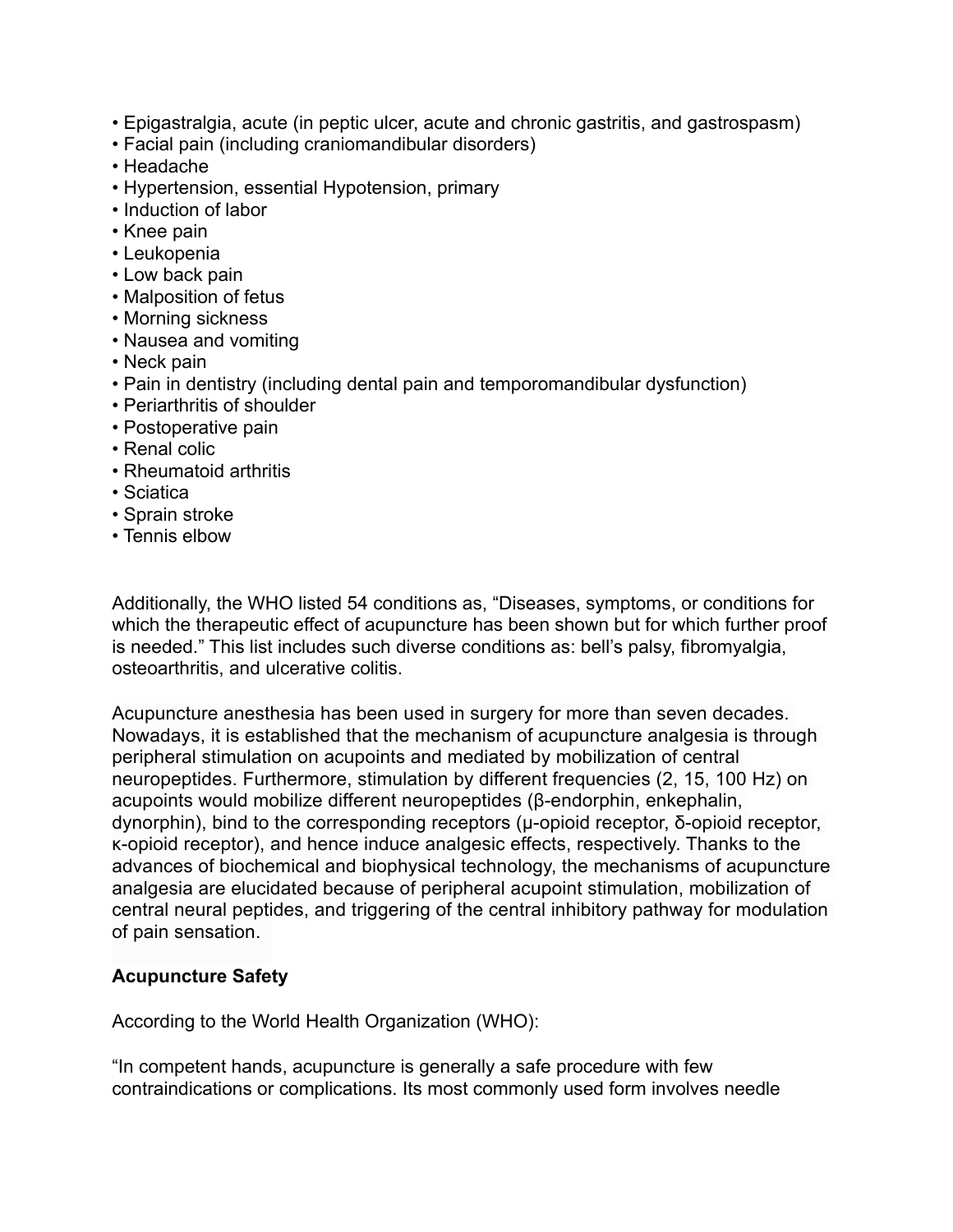penetration of the skin and may be compared to a subcutaneous or intramuscular injection. Nevertheless, there is always a potential risk, however slight, of transmitting infection from one patient to another (e.g., HIV or hepatitis) or of introducing pathogenic organisms. Safety in acupuncture therefore requires constant vigilance in maintaining high standards of cleanliness, sterilization and aseptic technique. There are, in addition, other risks which may not be foreseen or prevented but for which the acupuncturist must be prepared. These include: broken needles, untoward reactions, pain or discomfort, inadvertent injury to important organs and, of course, certain risks associated with the other forms of therapy classified under the heading of "acupuncture." Acupuncture treatment is not limited to needling, but may also include: acupressure, electroacupuncture, laser acupuncture, moxibustion, cupping, scraping and magnetotherapy. Finally, there are the risks due to inadequate training of the acupuncturist. These include inappropriate selection of patients, errors of technique, and failure to recognize contraindications and complications, or to deal with emergencies when they arise."

Licensed acupuncturists in North America are well-trained. However, a growing number of physical therapists and other allied health professionals are circumventing state licensure requirements and regulations for the practice of acupuncture by advertising and providing acupuncture services to an unsuspecting public under the term "triggerpoint dry needling" (or derivations of the term such as "functional dry needling"). The American Academy of Medical Acupuncturists – a physician organization promoting the integration of acupuncture with western medicine training - strongly believes that, for the health and safety of the public, this procedure should be performed only by practitioners with extensive training and familiarity with routine use of needles in their practice and who are duly licensed to perform these procedures, such as licensed medical physicians or licensed acupuncturists.

#### **Associated Therapies**

Acupuncture is often used in conjunction with other modalities. Chinese herbal interventions, which can include animal parts and minerals in addition to botanicals, have historically been the mainstay of East Asian therapy. Though the Chinese Materia Medica includes more than 5000 entries, most practitioners rely on fewer than 250 substances. A body of biomedical literature on Chinese herbal pharmacology, pharmacokinetics, clinical efficacy, and associated adverse events is emerging, and the interested reader can find extensive information elsewhere. Historically, acupuncturists consider the patient-physician relationship and therapeutic encounter itself to be inherently "potent" and sufficient to promote healing. In addition, acupuncturists use physical methods, such as massage (tuina), cupping (placing vacuum suction over point areas), and guasha, a technique of gently scraping the skin. Lifestyle counseling in such domains as diet, exercise, and mental health is also a component of acupuncture care. Modern taijiquan, qigong is also utilized by acupuncturists, as well as specialized breathing and meditation practices.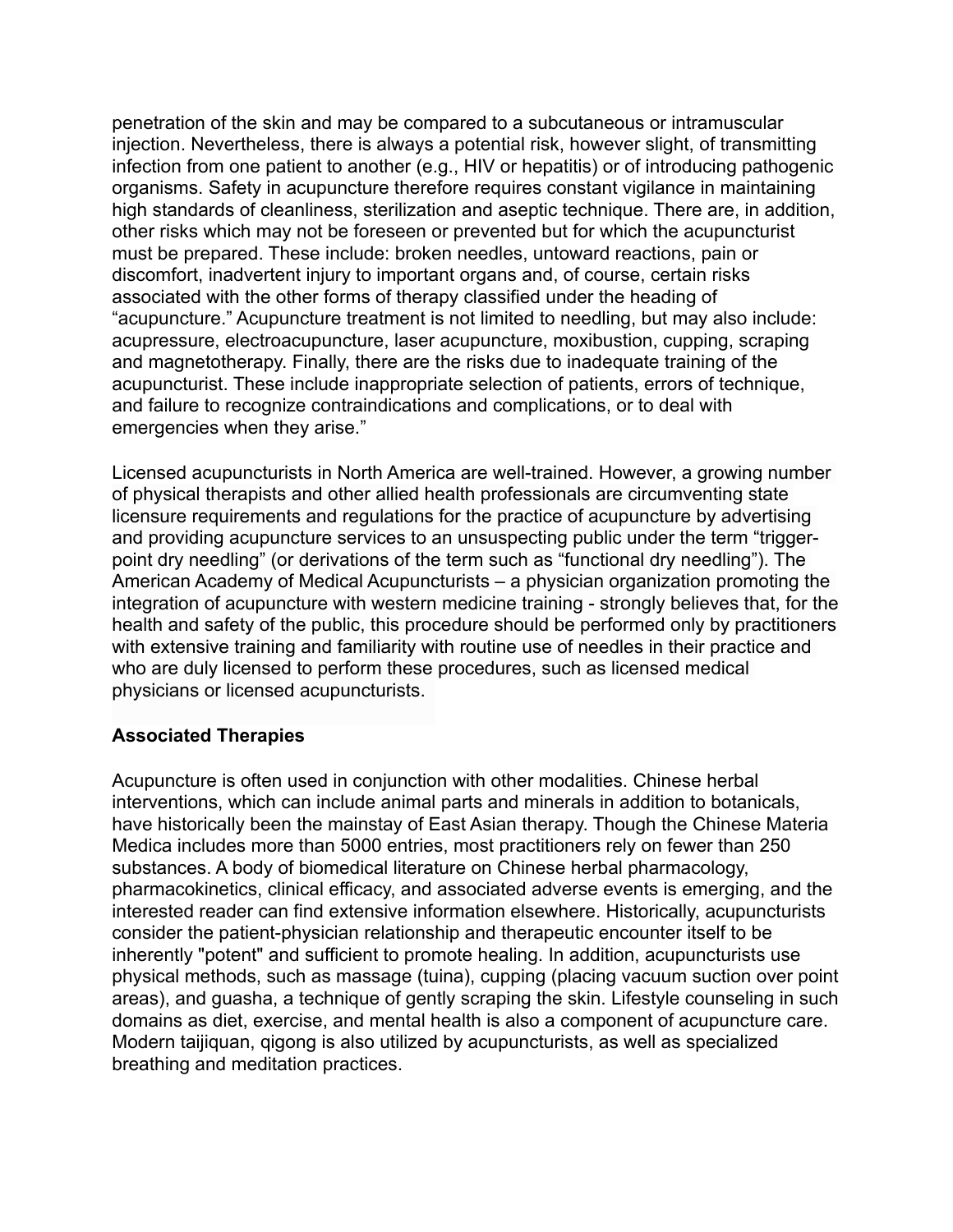#### **Acupuncture and TCM**

Acupuncture and Chinese medicine worked well for the Chinese and other cultures that adopted these techniques. Korea, Japan, and Vietnam further refined these techniques so that distinct schools and theories of acupuncture developed throughout Asia. Early European visitors to China, such as Marco Polo, also took home these techniques. Italy, France, England, and other European countries adopted these techniques and created schools to teach acupuncture and Chinese medicine before the advent of science and Western scientific medicine.

In the 20th century, however, acupuncture and theories of TCM became rather outdated to Western scientists and "school medicine" physicians. The concepts of energy flow, yin-yang, and vital life force seemed too metaphysical to have relevance to the modern practice of medicine. Indeed, these ideas seemed to be the superstitious, irrational, and prescientific beliefs that Western science has strived to discredit and eliminate from society.

In 1955, the Academy of Traditional Chinese Medicine was established in Beijing to develop a standardized curriculum for the training of practitioners of Chinese medicine. Government officials believed that the traditional method of apprenticeship, which took several decades to train acupuncturists, was inefficient. The academy developed a 6 year university-based program that produced graduates trained in both Western and Chinese medicine. Many of these graduates became the core group of scientists that pioneered the scientific research into the physiologic effects of acupuncture and Chinese herbal medicines. For these Chinese scientists, this was truly the dawn of a new age, particularly in view of developments in quantum physics. The mysterious world of Chinese medicine and acupuncture and energy medicine could now be understood as in terms of modern physics.

China, Japan, Korea and many European countries have each developed a distinct version of acupuncture. Thousands of years of history, interpretation, and innovation have produced multiple approaches. Specialized acupuncture has also been developed for the ears, hands, feet, scalp, and face. Western nations have developed their own traditions, and one can begin to speak of French, British, and even American styles of acupuncture.

Over the past 25 years, acupuncture and TCM has become increasingly popular in the United States. Often the phrase "Oriental medicine" is used to refer to TCM, and this ancient system of medicine encompasses a variety of modalities, including acupuncture, Chinese herbology and Asian bodywork therapies such as acupressure, shiatsu, and Thai medical bodywork therapy. Healthcare consumers are often surprised to discover that an estimated 36% of U.S. adults use complementary and alternative medicine (CAM), according to a survey by the National Center for Complementary and Alternative Medicine, a component of the National Institutes of Health. Efforts also have begun to organize national standards for training and to establish credentials for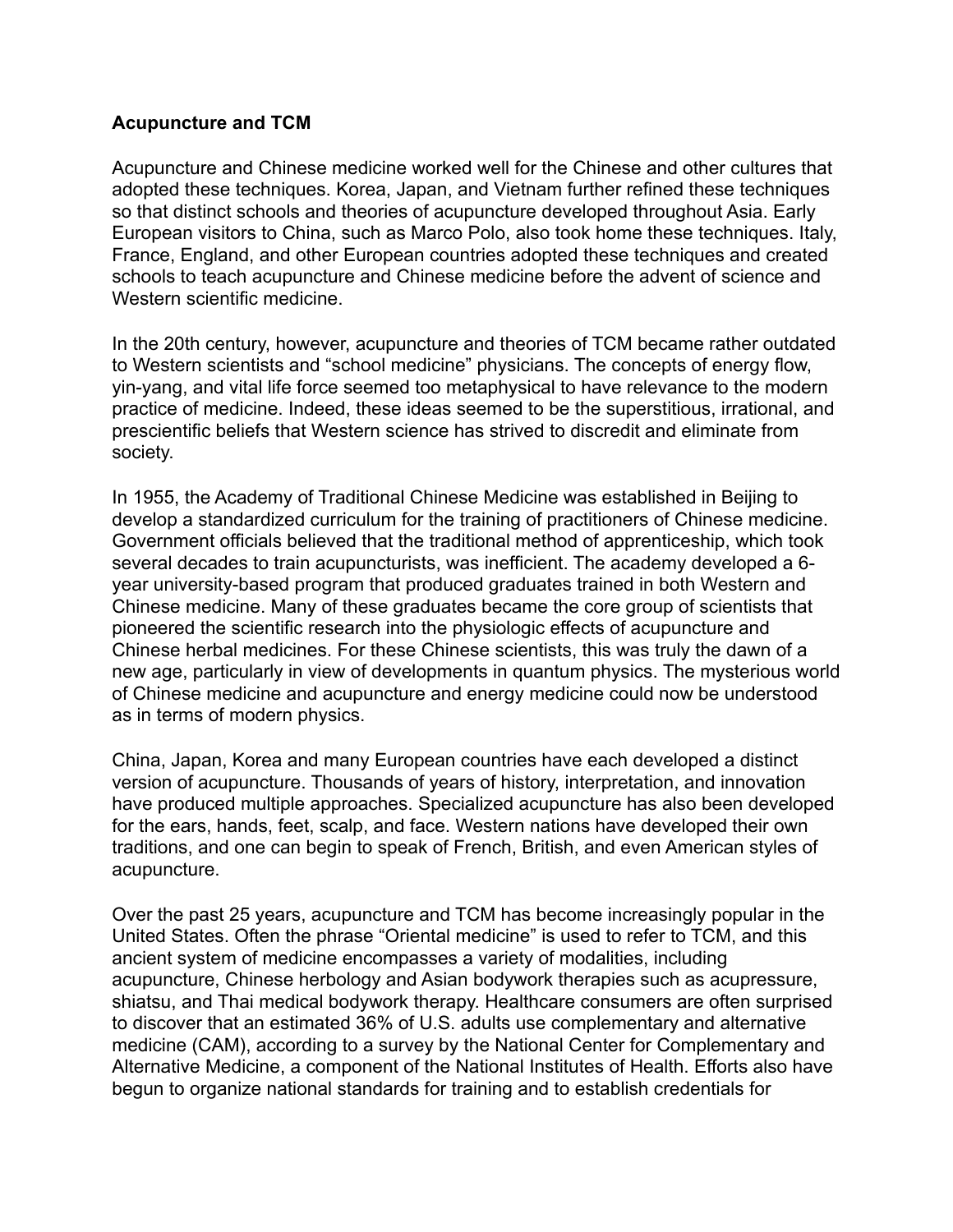acupuncturists. The National Certification Commission for Acupuncture and Oriental Medicine in Washington, DC, has developed uniform standards and certification requirements for these practitioners. More than 50 schools of acupuncture are now in the United States. Most have standardized curricula and testing procedures through the efforts of the Accreditation Commission for Acupuncture and Oriental Medicine in Silver Spring, MD. As evidenced by the increased number of NCCAOM certified practitioners in the U.S over just the past ten years, acupuncture has become one of the most common forms of CAM.

Throughout the past several decades, the NCCAOM has partnered with other national acupuncture and TCM organizations to advance acupuncture and TCM/Oriental medicine through regulatory affairs, research, and public relations. This has benefited in more recognition so that the medicine's benefits will one day be accessed by all who seek it.

The organizations listed below have continued to educate and inform the public about the benefits of acupuncture and Oriental medicine. If the information listed below is incorrect or outdated, or if you know of an organization that is not included on this list (but should be), please send an email to [jpmodell@brmi.online](mailto:jpmodell@brmi.online).

#### **United States**

#### **Academic Consortium for Integrative Health (ACIH)**

3345 59th Avenue Southwest, Seattle, WA 98116 (206) 932-5799 [www.accahc.org](http://www.accahc.org)

#### **Acupuncture Now Foundation (ANF)**

33827 Emerald Ave. La Verne, CA 91750 [acupuncturenowfoundation.org](https://acupuncturenowfoundation.org/)

#### **Acupuncturists Without Borders (AWB)**

37 Kelly Lynn Drive Sandia Park, NM 87047 (505) 286-0111 [www.acuwithoutborders.org](http://www.acuwithoutborders.org/)

#### **American Academy of Medical Acupuncture (AAMA)**

5820 Wilshire Boulevard, Suite 500 Los Angeles, CA 90036 Tel: (323) 937-5514; Fax: (323) 937-0059 **[www.medicalacupuncture.org](http://www.medicalacupuncture.org/)**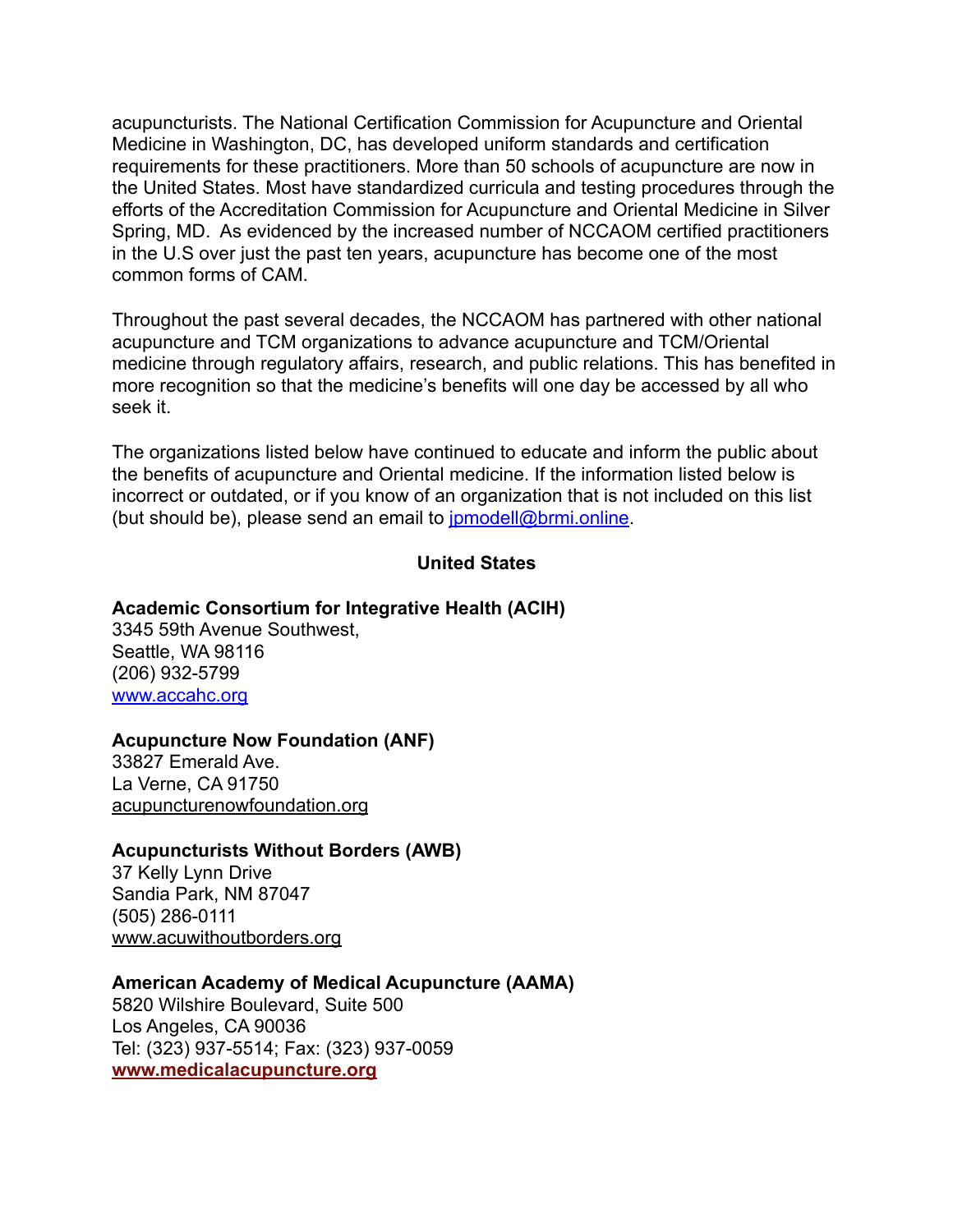#### **American Academy of Veterinary Acupuncture**

P.O. Box 419 Hygiene, CO 80533-0419 Tel: (303) 772-6726 E-mail: AAVAoffice@aol.com **[www.aava.org](http://www.aava.org/)**

#### **American Association of Acupuncture and Oriental Medicine (AAAOM)**

PO Box 96503 #44114, Washington DC 20090 [www.aaaomonline.org](http://www.aaaomonline.org/)

#### **American Organization for the Bodywork Therapies of Asia (AOBTA)**

Laurel Oak Corporate Center Suite 408 1010 Haddenfield-Berlin Rd Voorhees, NJ 08043 (856) 782-1616 [www.aobta.org](http://www.aobta.org/)

#### **American Society of Acupuncturists (ASA)**

(802) 253-8483 [www.asacu.com](http://www.asacu.com/)

#### **Council of Colleges of Acupuncture and Oriental Medicine (CCAOM)**

P.O. Box 65120, Baltimore, MD 21209 (410) 464-6041 [www.ccaom.org](http://www.ccaom.org/)

#### **International Veterinary Acupuncture Society**

P.O. Box 1478 Longmont, CO 80502-1478 Tel: (303) 682-1167; Fax: (303) 682-1168 E-mail: ivasoffice@aol.com **[www.ivas.org](http://www.ivas.org/)**

#### **National Certification Commission for Acupuncture and Oriental Medicine**

76 South Laura Street Suite 1290 Jacksonville, FL, 32202, USA Phone: (904) 598-1005 Fax: (904) 598-5001 <http://www.nccaom.org/>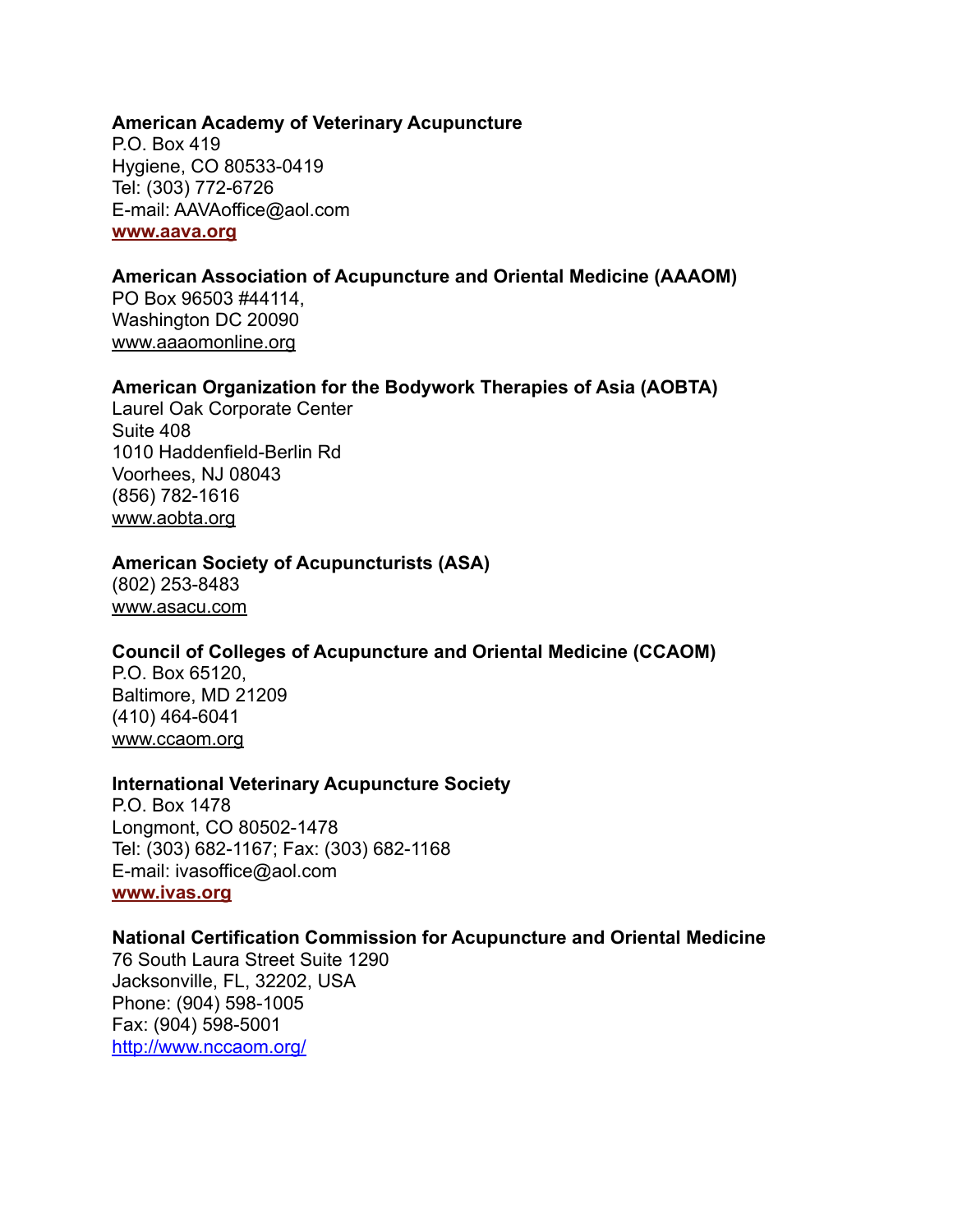#### **National Guild Acupuncture & Oriental Medicine (NGAOM)**

Simsmore Square 542 Hopmeadow St., PMB #104 Simsbury, CT 06070 (860) 413-2777 [ngaom.org](http://ngaom.org/)

#### **Society for Acupuncture Research (SAR)**

130 Cloverhurst Court Winston Salem, NC 27103 [www.acupunctureresearch.org](http://www.acupunctureresearch.org/)

#### **International Organizations**

#### **Australia**

**[Australian Acupuncture and Chinese Medicine Association Ltd \(AACMA\)](http://www.acupuncture.org.au/)** PO Box 1635 Coorparoo, DC QLD 4151 Australia +61 (0)7 3324 2599 +61 (0)7 3394 2399 (fax)

#### **Canada**

**British Columbia [College of Traditional Chinese Medicine Practitioners and Acupuncturists of](http://www.ctcma.bc.ca/)  [British Columbia \(CTCMA\)](http://www.ctcma.bc.ca/)** 1664 West 8th Avenue Vancouver, BC V6J 1V4 Canada 604-738-7100 604-738-7171 (fax)

#### **[Traditional Chinese Medicine Association of British Columbia \(TCMABC\)](http://tcmabc.org/)**

4857 Main Street Vancouver, BC V5V 3R9 Canada 604-602-7550

# **Newfoundland and Labrador [Chinese Medicine and Acupuncture Association of Newfoundland and Labrador](http://www.cmaanl.com/)  [\(CMAANL\)](http://www.cmaanl.com/)**

47 Leslie Street St. John's, Newfoundland A1E 2V7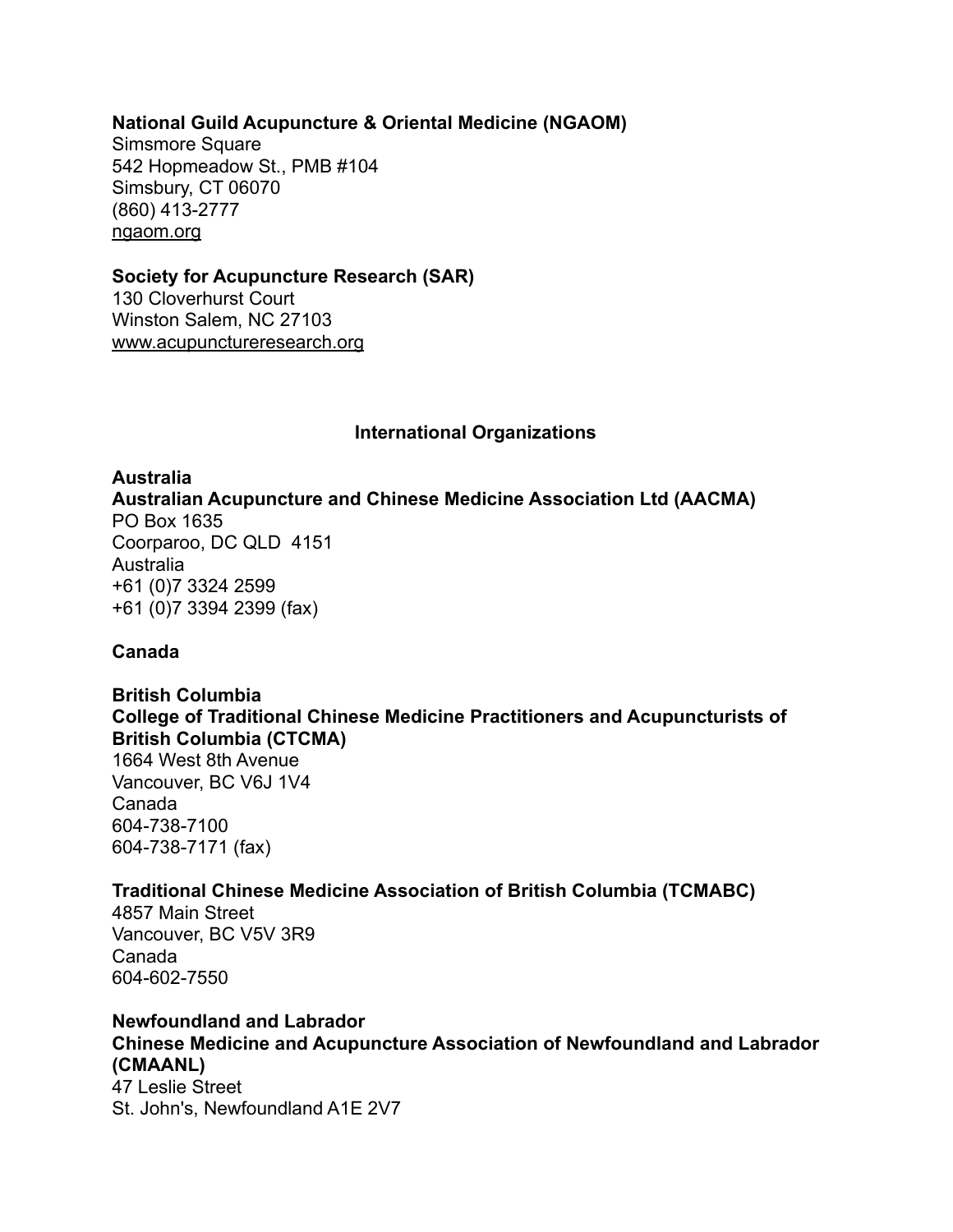Canada 709-738-0158 709-722-5527 (fax)

#### **Ontario**

**[Chinese Medicine and Acupuncture Association of Canada \(CMAAC\)](http://www.cmaac.ca/)**

154 Wellington Street London, Ontario, N6B 2K8 Canada 519-642-1970 519-642-2932 (fax)

#### **[The Canadian Association of Acupuncture and Traditional Chinese Medicine](http://www.caatcm.com/)  [\(CAATCM\)](http://www.caatcm.com/)**

3195 Sheppard Avenue East, 2nd Floor Scarborough, Ontario M1T 3K1 Canada 416-493-8447 416-493-9450 (fax)

#### **[The Canadian Society of Chinese Medicine and Acupuncture \(CSCMA\)](http://www.tcmcanada.org/)**

411 Dundas Street West Unit 203 Toronto, Ontario M5T 1G6 Canada 416-597-6769 416-597-9928 (fax)

#### **Quebec**

#### **[Association des Acupuncteurs du Quebec \(AAQ\)](http://www.acupuncture-quebec.com/)**

441, rue Ste-Hélène, bureau 1 Longueuil, Quebec J4K 3R3 Canada 514-982-6567

**Saskatchewan [Saskatchewan Acupuncture Association](http://www.saskatchewanacupuncture.com/)** saskatchewanacupuncture@gmail.com

**Europ[e](http://www.agtcm.de/) [European Traditional Chinese Medicine Association \(ETCMA\)](http://www.etcma.org/)** Servaasbolwerk 28 Utrecht Nederland 3512 NK Tel: +31(0)653563160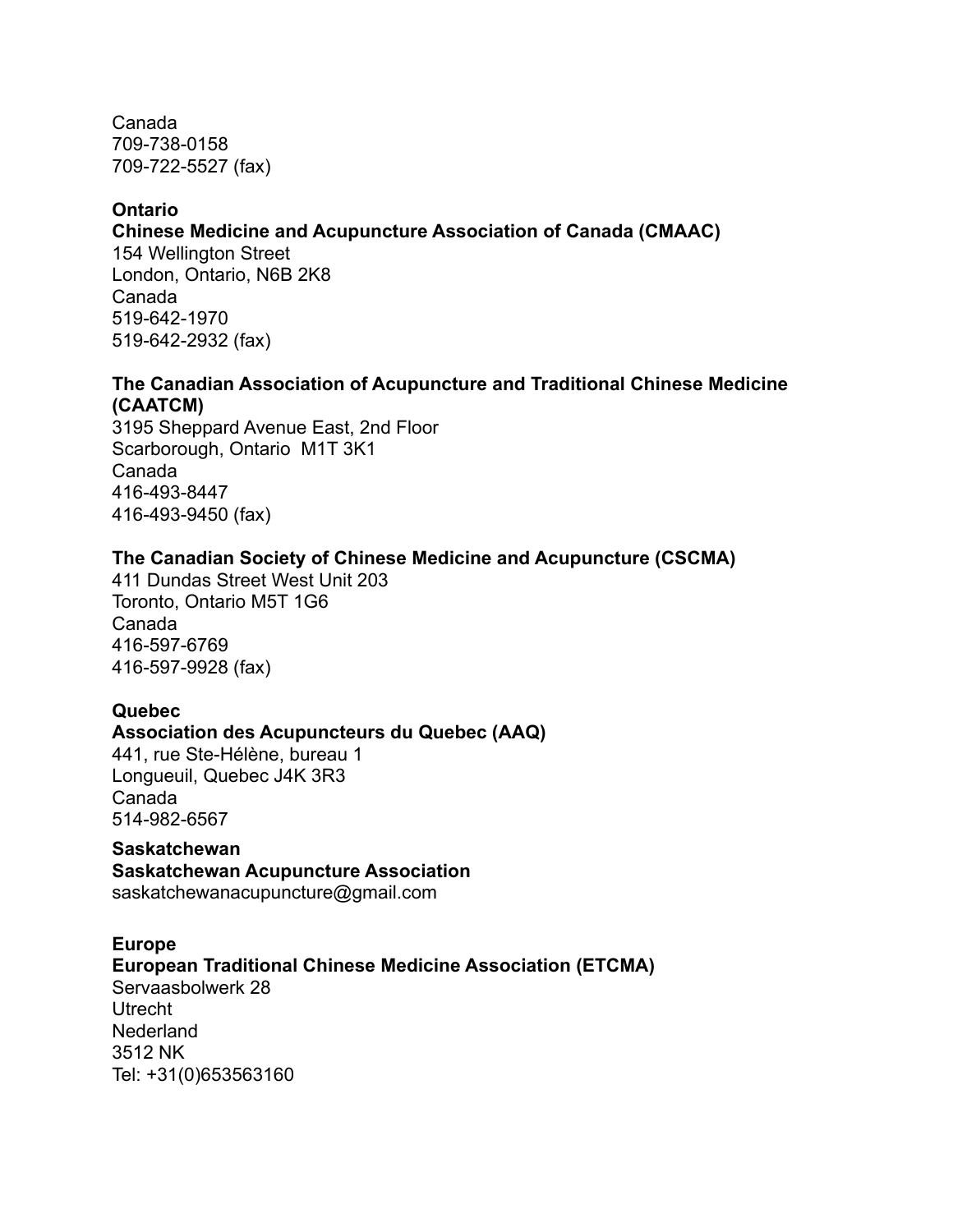# **Cypru[s](http://www.agtcm.de/) [Pan-Cyprian Association of Acupuncturists Limited](http://www.acupuncture.org.cy/)**

22 Arch. Makariou Avenue, CLEA Court, Office 401 3061 - Limassol email: acupuncture@cytanet.com.cy Tel / Fax: + 357 - 25574900

#### **Denmar[k](http://www.agtcm.de/)**

**[Praktiserende Akupunktører \(PA\)](http://www.aku-net.dk/)** Telefon: 70 25 25 09

#### **Finland**

**[Suomen perinteisen kiinalaisen lääketieteen yhdistys ry](http://www.finnacu.fi/) [Finnish Traditional Chinese Medicine Society of Acupuncture and Herbs](http://www.finnacu.fi/)  [\(FinnAcu\)](http://www.finnacu.fi/)** e-mail: info@finnacu.fi phone: +358-45-6770096

#### **France**

#### **[Fédération de Médecine Traditionnelle Chinoise \(FNMTC\)](http://www.fnmtc.fr/)**

7, rue Louis Prével 06000 Nice - France Téléphone : 33 (0) 950 304 870

#### **German[y](http://www.agtcm.de/)**

# **[Arbeitsgemeinschaft für Klassische Akupunktur und Traditionelle Chinesische](http://www.agtcm.de/)  [Medizin e.V. \(AGTCM\)](http://www.agtcm.de/)**

Sekretariat Wisbacher Straße 1 83435 Bad Reichenhall Telefon: (08651) 690919

#### **Irelan[d](http://www.acupro.ie/)**

#### **[Acupuncture Foundation Professional Association \(AFPA\)](http://www.acupro.ie/)**

Unit 8 Eaton House Main Street **Rathcoole** Co. Dublin Ireland Tel: 087 6556362

#### **[Northern Ireland Association of Traditional Chinese Medicine \(NIATCM\)](http://www.niatcm.com/)**

71 Oakwood Avenue Carryduff, Belfast BT8 8SW Ireland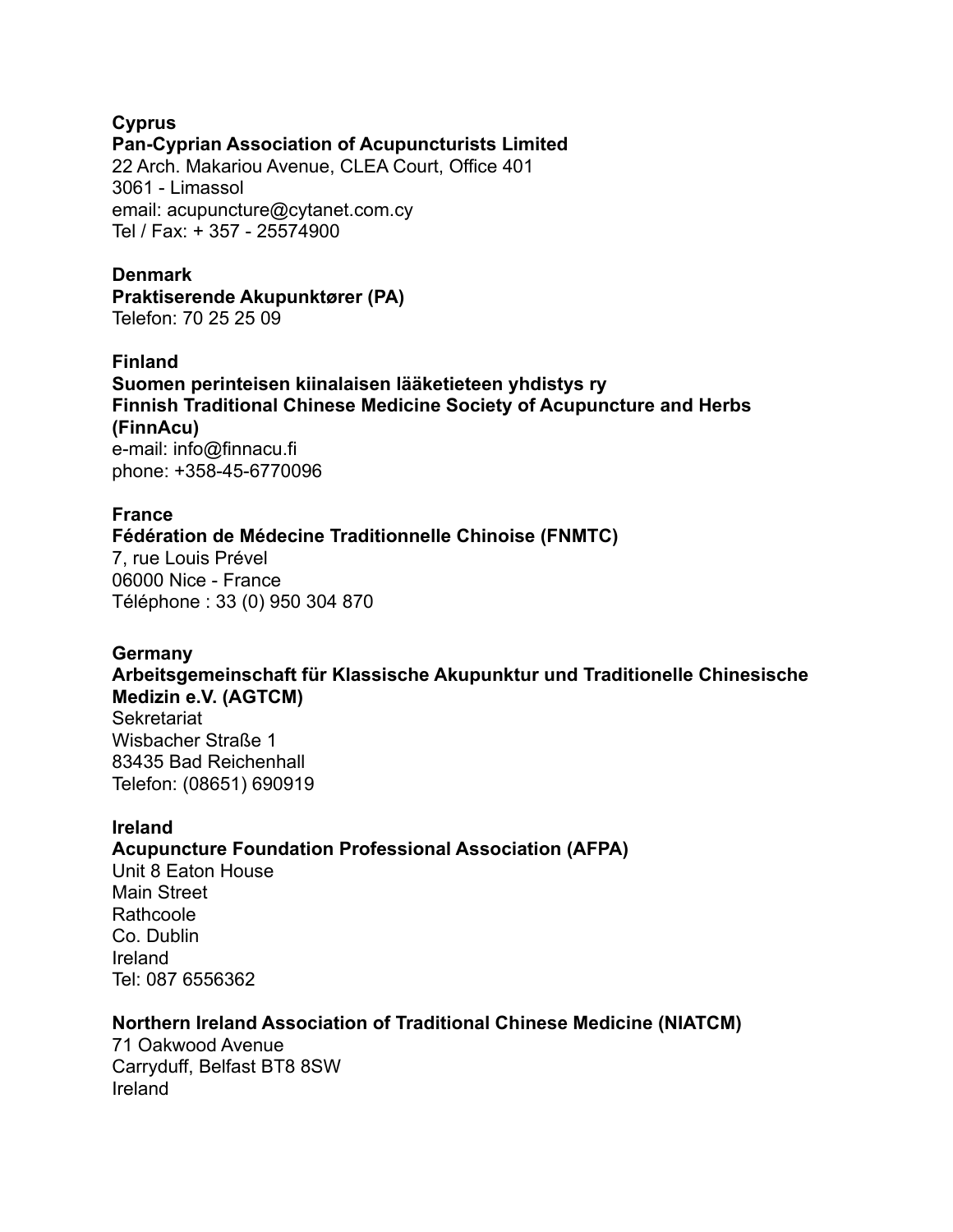028 90814599

#### **[Traditional Chinese Medicine Council of Ireland Limited \(TCMCI\)](http://www.tcmci.ie/)**

Station House, Shankhill Dublin 18 Ireland 01 2393267

#### **Israel**

**[Israeli Association for Traditional Chinese Medicine \(IATCM\)](http://www.tcmisrael.org.il/)** [info@tcmisrael.org.il](mailto:info@tcmisrael.org.il)

#### **Italy**

**[Federazione Italiana delle Società di Agopuntura \(FISA\)](http://www.agopuntura-fisa.it/)** Email: [info@agopuntura-fisa.it](mailto:info@agopuntura-fisa.it)

#### **Netherlands**

**[Nederlandse Vereniging voor Acupunctuur \(NVA\)](http://www.acupunctuur.nl/)**

#### **Norway**

**[Norsk akupunkturforening \(NAFO\)](http://www.akupunktur.no/)** Kongensgate 12 0153 Oslo Telefon: 2241 7888

#### **New Zealand**

#### **[New Zealand Acupuncture Standards Authority Incorporated \(NZASA\)](http://www.wildflower.uklinux.net/nzasa/)**

The Registrar 44 Greenlane East Remuera, Auckland New Zealand tel: +64 9 520 1919 fax: +64 9 520 4026 Email: [nzasainc@xtra.co.nz](mailto:nzasainc@xtra.co.nz)

#### **[New Zealand Register of Acupuncturists Incorporated \(NZRA\)](http://www.acupuncture.org.nz/)**

The Registrar PO Box 9950 Wellington 6141 tel: +64 04 387 7672 fax: +64 04 387 7685

#### **Spain**

**[FUNDACIÓN EUROPEA DE MTC](http://www.mtc.es/)**

C/ Larache, 8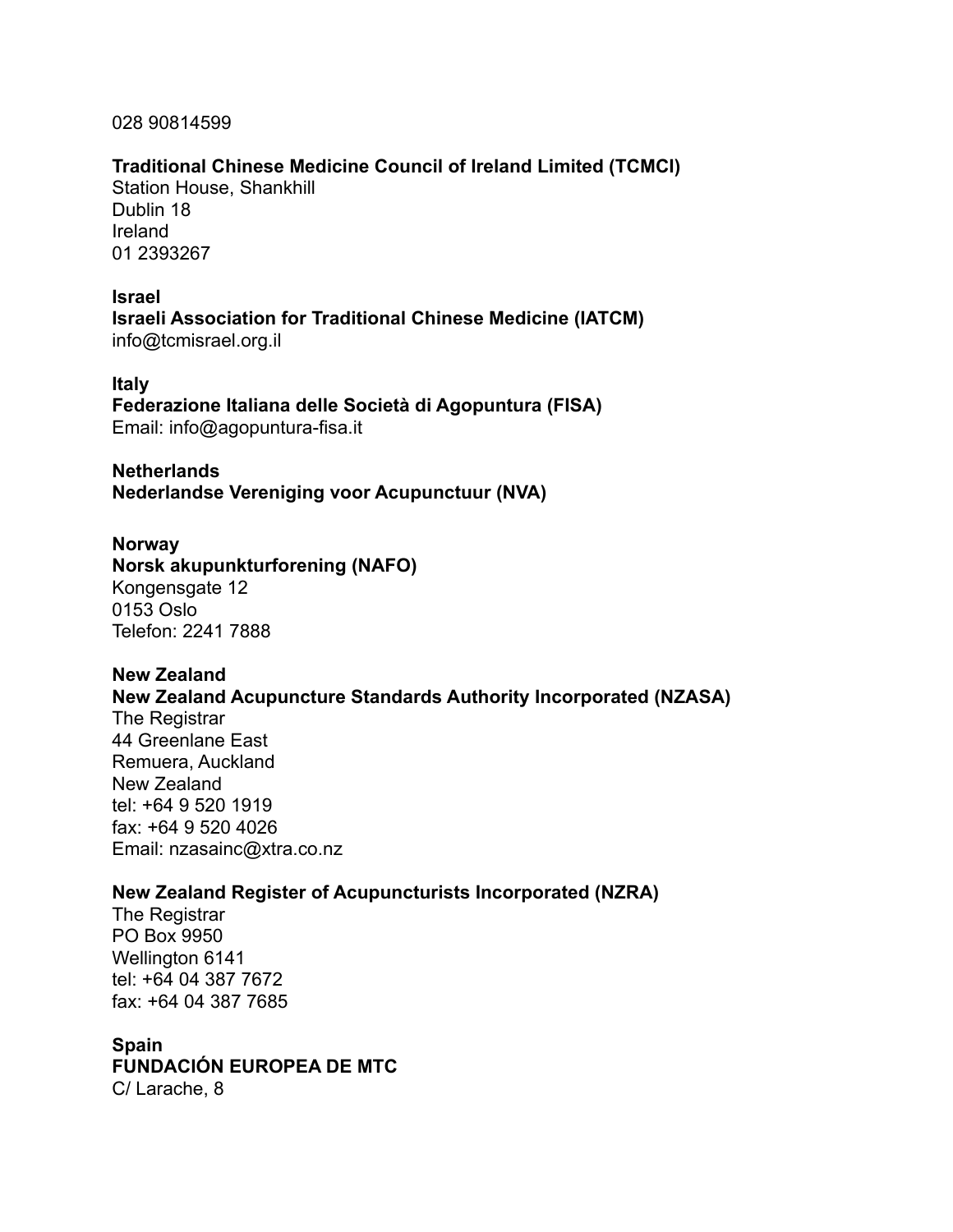43870 Amposta (Tarragona) Spain Ph.: +34 977 70 42 02 Fax: +34 977 70 59 45 E-mail: [info@mtc.es](mailto:info@mtc.es)

#### **Sweden**

#### **[Svenska Akupunkturförbundet Traditionell Kinesisk Medicin \(SAATCM\)](http://www.akupunkturforbundet.se/)**

Ystadsvägen 67 SE-121 51 Johanneshov tfn: 08-600 02 30

#### **Switzerland**

#### **[Association Genevoise des Medicins Acupuncteurs \(AGMA\)](http://www.agma.ch/)**

7, rue Hugo-de-Senger CH - 1205 Genève telefon 022 322 20 30

#### **[Assoziation Schweizer Aerztegesellschaften für Akupunktur und Chinesische](http://www.akupunktur-tcm.ch/pages/intro.php)  [Medizin](http://www.akupunktur-tcm.ch/pages/intro.php)**

Sekretariat ASA Postfach CH - 8575 Bürglen TG Telefon 071 - 630 09 83

#### **[Schweizerische Ärztinnen - und Ärztegesellschaft für Akupunktur - Chinesische](http://www.sacam.ch/)  [Medizin - Auriculomedizin \(SACAM\)](http://www.sacam.ch/)**

Postfach 2003 8021 Zürich Telefon 0844 200 200

# **[Schweizerische Berufsorganisation für Traditionelle Chinesische Medizin \(SPO-](http://www.sbo-tcm.ch/)[TCM\)](http://www.sbo-tcm.ch/)**

Alfred Lienhard Strasse 1 9113 Degersheim Telefon 071 - 372 01 11

#### **United Kingdom**

**[Association of Traditional Chinese Medicine \(UK\) \(ATCM\)](http://www.atcm.co.uk/)**

1 Cline Road (Off Bounds Green Road) London N11 2LX UK 020 8361 2121 020 8361 2121 (fax)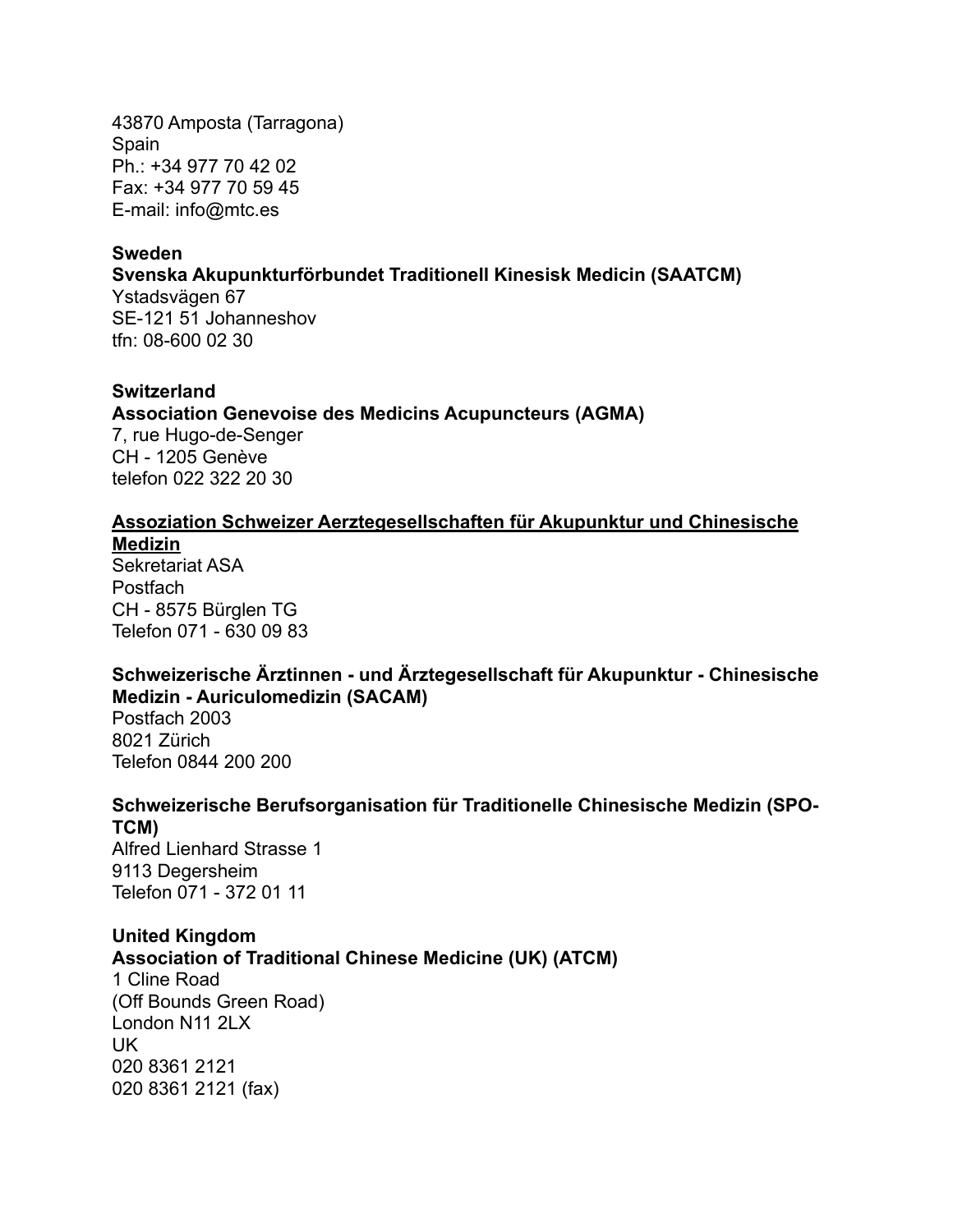# **[The British Acupuncture Council \(BAcC\)](http://www.acupuncture.org.uk/)**

63 Jeddo Road London, W12 9HQ UK +44 (0) 20 8735 0400 +44 (0) 20 8735 0404 (fax)

### **Acupuncture Research**

Acupuncture has been extensively studied for many conditions in Asia, Europe and North America. The following are only a few of the numerous evidence-based studies:

#### **Low-Back Pain**

A 2012 analysis of data on participants in acupuncture studies looked at back and neck pain together and found that actual acupuncture was more helpful than either no acupuncture or simulated acupuncture.

A 2010 review by the Agency for Healthcare Research and Quality found that acupuncture relieved low-back pain immediately after treatment but not over longer periods of time.

A 2008 systematic review of studies on acupuncture for low-back pain found strong evidence that combining acupuncture with usual care helps more than usual care alone. The same review also found strong evidence that there is no difference between the effects of actual and simulated acupuncture in people with low-back pain.

Clinical practice guidelines issued by the American Pain Society and the American College of Physicians in 2007 recommend acupuncture as one of several non-drug approaches physicians should consider when patients with chronic low-back pain do not respond to self-care (practices that people can do by themselves, such as remaining active, applying heat, and taking pain-relieving medications).

#### **Neck Pain**

A 2012 analysis of data on participants in acupuncture studies looked at back and neck pain together and found that actual acupuncture was more helpful than either no acupuncture or simulated acupuncture.

A 2009 analysis found that actual acupuncture was more helpful for neck pain than simulated acupuncture, but the analysis was based on a small amount of evidence (only three studies with small study populations).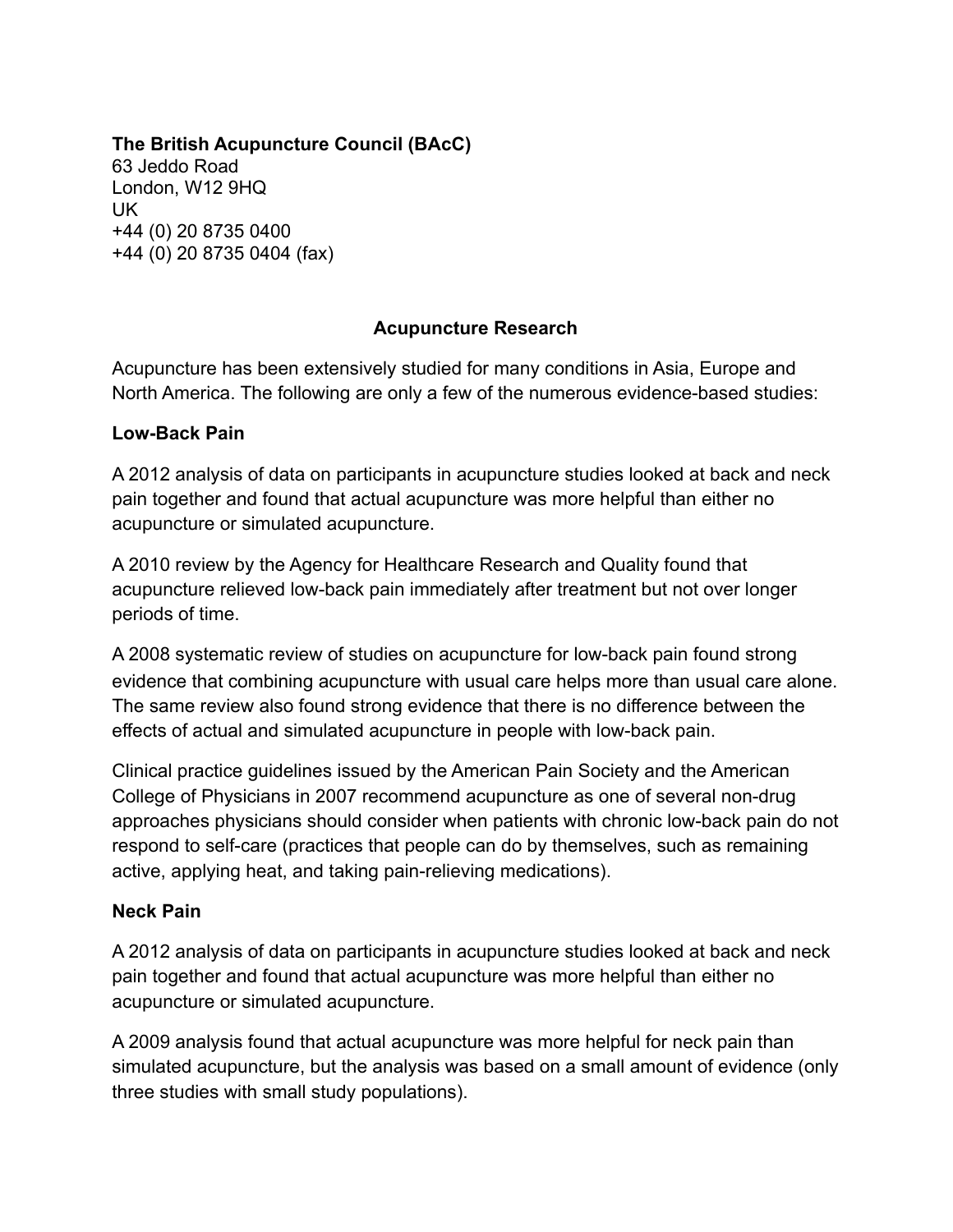A large German study with more than 14,000 participants evaluated adding acupuncture to usual care for neck pain. The researchers found that participants reported greater pain relief than those who didn't receive it; the researchers didn't test actual acupuncture against simulated acupuncture.

# **Osteoarthritis/Knee Pain**

A 2014 Australian clinical study involving 282 men and women showed that needle and laser acupuncture were modestly better at relieving knee pain from osteoarthritis than no treatment, but not better than simulated (sham) laser acupuncture. Participants received 8 to 12 actual and simulated acupuncture treatments over 12 weeks. These results are generally consistent with previous studies, which showed that acupuncture is consistently better than no treatment but not necessarily better than simulated acupuncture at relieving osteoarthritis pain.

A major 2012 analysis of data on participants in acupuncture studies found that actual acupuncture was more helpful for osteoarthritis pain than simulated acupuncture or no acupuncture.

A 2010 systematic review of studies of acupuncture for knee or hip osteoarthritis concluded that actual acupuncture was more helpful for osteoarthritis pain than either simulated acupuncture or no acupuncture. However, the difference between actual and simulated acupuncture was very small, while the difference between acupuncture and no acupuncture was large.

# **Headache**

A 2012 analysis of data on individual participants in acupuncture studies looked at migraine and tension headaches. The analysis showed that actual acupuncture was more effective than either no acupuncture or simulated acupuncture in reducing headache frequency or severity.

A 2009 systematic review of studies concluded that actual acupuncture, compared with simulated acupuncture or pain-relieving drugs, helped people with tension-type headaches.

A 2008 systematic review of studies suggested that actual acupuncture has a very slight advantage over simulated acupuncture in reducing tension-type headache intensity and the number of headache days per month.

A 2009 systematic review found that adding acupuncture to basic care for migraines helped to reduce migraine frequency. However, in studies that compared actual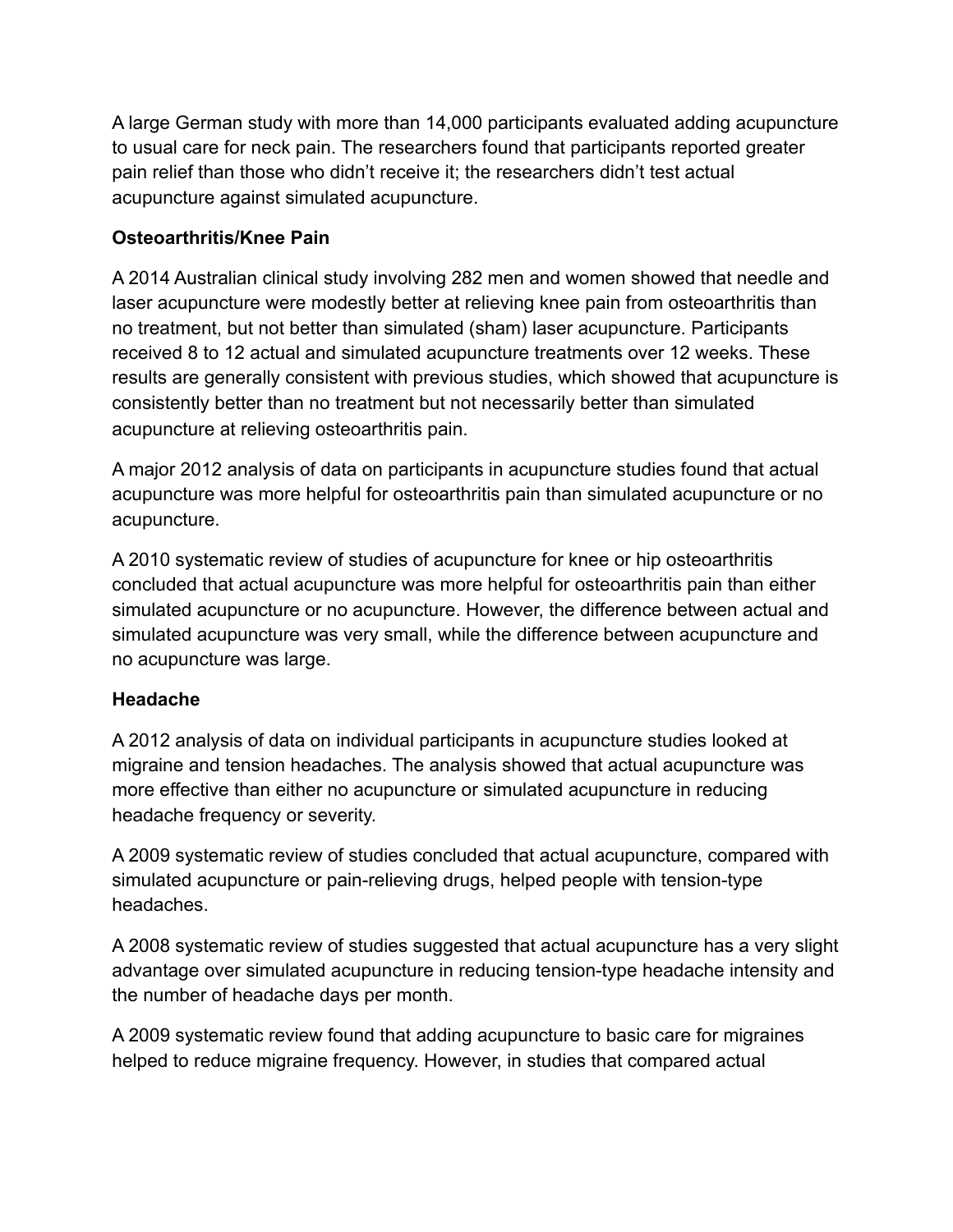acupuncture with simulated acupuncture, researchers found that the differences between the two treatments may have been due to chance.

#### **Research References:**

Berman BM, Langevin HM, Witt CM, et al. Acupuncture for chronic low back pain. New England Journal of Medicine. 2010;363(5):454-461.

Cherkin DC, Sherman KJ, Avins AL, et al. A randomized trial comparing acupuncture, simulated acupuncture, and usual care for chronic low back pain. Archives of Internal Medicine. 2009;169(9):858-866.

Chou R, Qaseem A, Snow V, et al. Diagnosis and treatment of low back pain: a joint clinical practice guideline from the American College of Physicians and the American Pain Society. Annals of Internal Medicine. 2007;147(7):478-491.

Cummings M. Modellvorhaben Akupunktur—a summary of the ART, ARC and GERAC trials. Acupuncture in Medicine. 2009;27(1):26-30.

Furlan A, Yazdi F, Tsertsvadze A, et al. Complementary and Alternative Therapies for Back Pain II. Evidence Report/Technology Assessment No. 194. Rockville, MD: Agency for Healthcare Research and Quality. 2010. AHRQ Publication No. 10(11)-E007.

Hinman RS, McCrory P, Pirotta M, et al. Acupuncture for chronic knee pain. A randomized clinical trial. JAMA. 2014;312(13):1313-1322.

 Linde K, Allais G, Brinkhaus B, et al. Acupuncture for migraine prophylaxis. Cochrane Database of Systematic Reviews. 2009;(1):CD001218. Accessed at http:// www.cochranelibrary.com on July 2, 2014.

Linde K, Allais G, Brinkhaus B, et al. Acupuncture for tension-type headache. Cochrane Database of Systematic Reviews. 2009;(1):CD007587. Accessed at http:// www.cochranelibrary.com on July 2, 2014.

Manheimer E, Cheng K, Linde K, et al. Acupuncture for peripheral joint osteoarthritis. Cochrane Database of Systematic Reviews. 2010;(1):CD001977. Accessed at http:// www.cochranelibrary.com on July 2, 2014.

Vickers AJ, Cronin AM, Maschino AC, et al. Acupuncture for chronic pain: individual patient data meta-analysis. Archives of Internal Medicine. 2012;172(19):1444-1453.

Vickers AJ, Linde K. Acupuncture for chronic pain. JAMA. 2014;311(9):955-956.

Witt CM, Jena S, Brinkhaus B, et al. Acupuncture for patients with chronic neck pain. Pain. 2006;125(1-2):98-106.